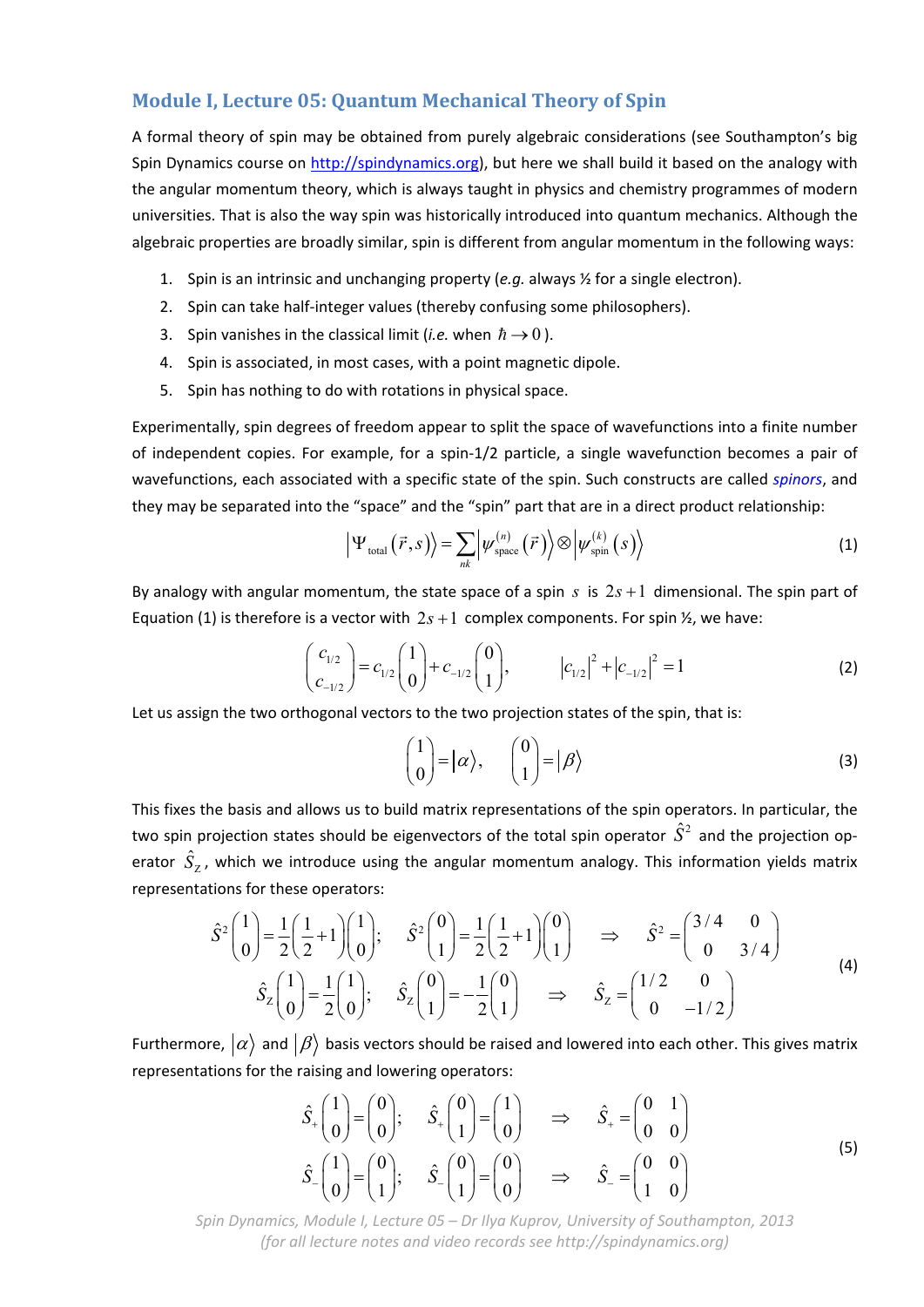The remaining Cartesian operators can then be constructed from the raising and lowering operators us‐ ing the relations from the angular momentum theory:

$$
\hat{S}_X = \frac{\hat{S}_+ + \hat{S}_-}{2} \qquad \hat{S}_Y = \frac{\hat{S}_+ - \hat{S}_-}{2i} \tag{6}
$$

So the operators corresponding to the three Cartesian projections of spin ½ are:

$$
\hat{S}_x = \begin{pmatrix} 0 & 1/2 \\ 1/2 & 0 \end{pmatrix} \qquad \hat{S}_y = \begin{pmatrix} 0 & -i/2 \\ i/2 & 0 \end{pmatrix} \qquad \hat{S}_z = \begin{pmatrix} 1/2 & 0 \\ 0 & -1/2 \end{pmatrix}
$$
 (7)

These matrices are called *Pauli matrices* for spin ½. They are a two‐dimensional *matrix representation* of the corresponding spin operators. For spins greater than  $\frac{1}{2}$ , they have larger dimensions, but may still be constructed using the same method. For example, a spin‐1 particle has:

$$
\hat{S}_X = \frac{1}{\sqrt{2}} \begin{pmatrix} 0 & 1 & 0 \\ 1 & 0 & 1 \\ 0 & 1 & 0 \end{pmatrix}, \quad \hat{S}_Y = \frac{1}{\sqrt{2}} \begin{pmatrix} 0 & -i & 0 \\ i & 0 & -i \\ 0 & i & 0 \end{pmatrix}, \quad \hat{S}_Z = \begin{pmatrix} 1 & 0 & 0 \\ 0 & 0 & 0 \\ 0 & 0 & -1 \end{pmatrix}
$$
 (8)

It is easy to check by direct inspection that the matrices in Equations (7) and (8) obey the same commutation relations as the angular momentum projection operators:

$$
[\hat{S}_X, \hat{S}_Y] = i\hat{S}_Z; \quad [\hat{S}_Z, \hat{S}_X] = i\hat{S}_Y; \quad [\hat{S}_Y, \hat{S}_Z] = i\hat{S}_X; \quad [\hat{S}^2, \hat{S}_{(X,Y,Z)}] = 0
$$
\n(9)

However, unlike angular momentum, the total spin operator is proportional to the unit operator:

$$
\hat{S}_{(1/2)}^2 = \begin{pmatrix} 3/4 & 0 \\ 0 & 3/4 \end{pmatrix}; \qquad \hat{S}_{(1)}^2 = \begin{pmatrix} 2 & 0 & 0 \\ 0 & 2 & 0 \\ 0 & 0 & 2 \end{pmatrix}
$$
 (10)

Multiplication properties are also different between spin and angular momentum operators.

### **Connection between spin and magnetic moment**

It is not presently known why quarks have a spin and a magnetic dipole moment, and why the direction of the two happens to be aligned. A practical consequence of this alignment, however, is that the ob‐ servables corresponding to the Pauli matrices are proportional to the Cartesian components of the particle's magnetic dipole, meaning that the magnetic dipole projection operators are proportional to the spin projection operators:

$$
\hat{\mu}_X = \gamma \hat{S}_X \qquad \hat{\mu}_Y = \gamma \hat{S}_Y \qquad \hat{\mu}_Z = \gamma \hat{S}_Z \qquad (11)
$$

The proportionality constant  $\gamma$  is known as the *magnetogyric ratio*. These relations are the reason why the magnetization operators and the spin operators are often used interchangeably.

All quarks have spin ½. The spin and the magnetic dipole moment of composite particles, such as atomic nuclei, is derived from the alignment of quarks within the particle. A proton, for example, has two anti‐ parallel *up* quarks and a *down* quark, leading to the overall spin ½. The exact alignment of quarks in more complicated nuclei is the subject of active current research, but the resulting overall spin is presently known for all stable isotopes. In view of Equation (11), we can conclude that all spin interactions in chemical systems are mediated by magnetic fields and fundamental symmetry constraints, such as the Pauli exclusion principle.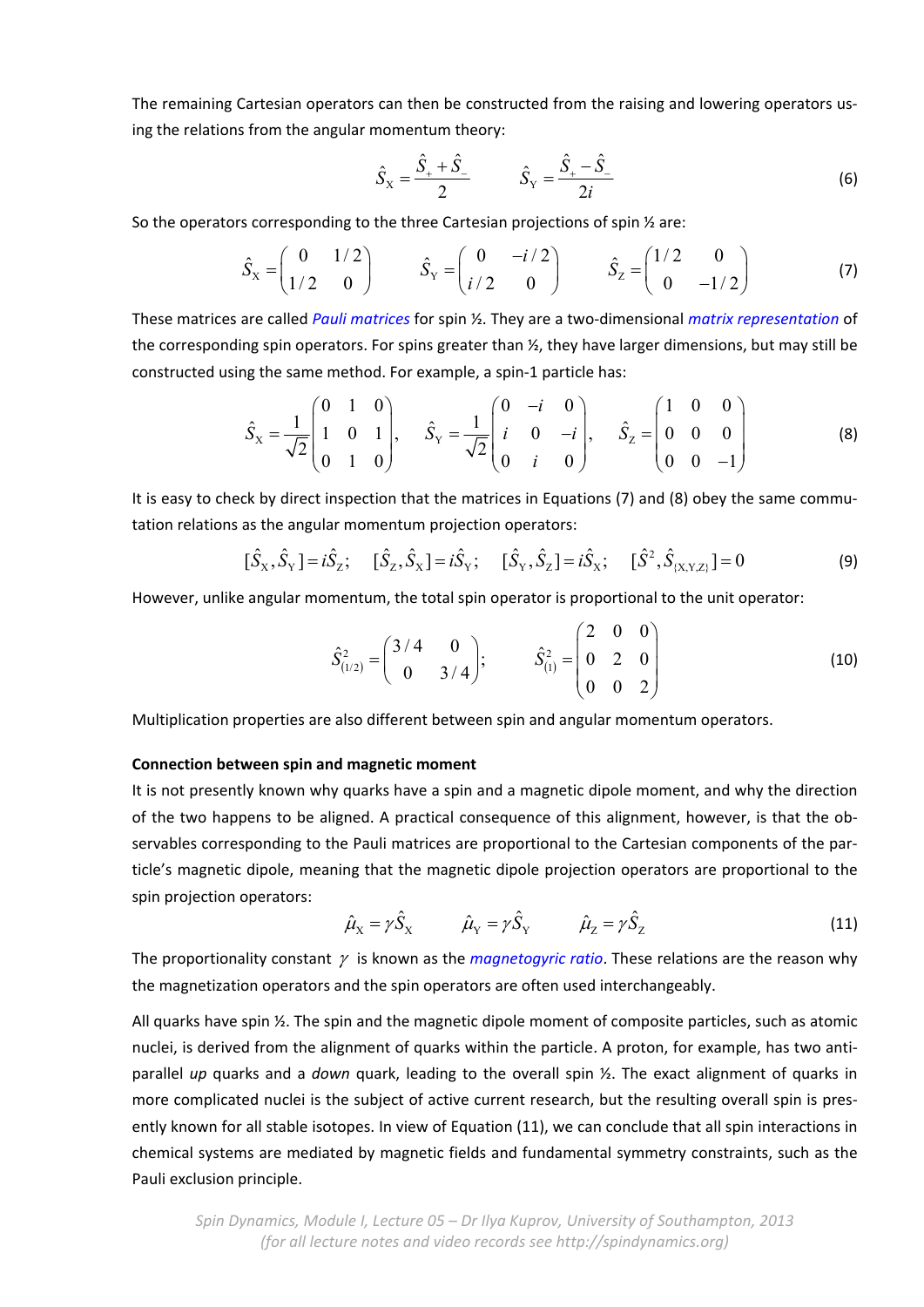### **Spin Hamiltonian approximation**

Magnetic resonance spectroscopy usually deals with nuclear spin interactions in diamagnetic molecules and electron spin interactions in molecules where the number of unpaired electrons is small and individual unpaired electrons are separated by considerable (over 10 Angstrom) distances. The contribution of such interactions to the total molecular energy is about 40 J/mol for an organic radical in a W‐band ESR magnet and about 0.2 J/mol per nucleus for a diamagnetic molecule in a 600 MHz NMR magnet.

Compared to the typical C–H bond energy (400 kJ/mol), spin interaction energies are small enough for the Taylor series for the total molecular energy to converge at the second term:

$$
E = E_0 + \sum_{n} \frac{\partial E}{\partial s_n} s_n + \frac{1}{2} \sum_{nk} \frac{\partial^2 E}{\partial s_n \partial s_k} s_n s_k + \dots
$$
 (12)

where  $E_0$  is the part of the total molecular energy  $E$  that does not depend on the state of our spins and  $\{s_k\}$  is a complete set of spin coordinates of the system. The energy operator corresponding to the spin‐dependent part of Equation (12) is known as the *spin Hamiltonian*. This approximation remains val‐ id for as long as the interaction energy of the spins under consideration remains much smaller than the electronic structure energy of the full system. Spin interactions stronger than approximately 1 THz do affect electronic structure significantly and must be considered as magnetic interactions within the elec‐ tronic structure problem. That having been said, actual excursions outside the validity range of the spin Hamiltonian approximation are very rare.

## **Algebraic classification of spin interaction Hamiltonians**

Physical mechanisms of spin interactions vary greatly, but the resulting terms in the spin Hamiltonian can only have three generic algebraic forms: as per Equation (12), they can either be linear, or bilinear, or quadratic in spin operators corresponding to the coordinates  $\{s_k\}$ . The Hamiltonian operator of NMR and ESR systems can therefore only have three generic algebraic types of interaction terms:

1. Linear in spin: these come from couplings to some "external" vectors, such as magnetic field and orbital angular momentum. Nuclear Zeeman interaction, electron Zeeman interaction, spin‐ rotation coupling and spin‐orbit coupling belong to this type. For nuclear Zeeman interaction:

$$
\hat{H}_z = \hat{\vec{S}} \cdot \mathbf{A} \cdot \vec{B} = \begin{pmatrix} \hat{S}_x & \hat{S}_y & \hat{S}_z \end{pmatrix} \begin{pmatrix} a_{xx} & a_{xy} & a_{xz} \\ a_{yx} & a_{yy} & a_{yz} \\ a_{zx} & a_{zy} & a_{zz} \end{pmatrix} \begin{pmatrix} B_x \\ B_y \\ B_z \end{pmatrix}
$$
(13)

where <sup>ˆ</sup> *S*  $\hat{=}$ is a vector of spin operators, *B* is the magnetic field vector and **A** is the Zeeman in‐ teraction tensor.

2. Bilinear in spin: these come from couplings between spins. *J*-coupling, dipolar coupling, exchange interaction and hyperfine coupling belong to this type. For hyperfine coupling:

$$
\hat{H}_{\text{HFC}} = \hat{\vec{S}} \cdot \mathbf{A} \cdot \hat{\vec{L}} = \begin{pmatrix} \hat{S}_{\text{x}} & \hat{S}_{\text{y}} & \hat{S}_{\text{z}} \end{pmatrix} \begin{pmatrix} a_{\text{xx}} & a_{\text{xy}} & a_{\text{xz}} \\ a_{\text{yx}} & a_{\text{yy}} & a_{\text{yz}} \\ a_{\text{zx}} & a_{\text{zy}} & a_{\text{zz}} \end{pmatrix} \begin{pmatrix} \hat{L}_{\text{x}} \\ \hat{L}_{\text{y}} \\ \hat{L}_{\text{z}} \end{pmatrix} \tag{14}
$$

where <sup>ˆ</sup> *S*  $\hat{\vec{S}}$  and  $\hat{\vec{L}}$  $\hat{=}$ are spin operator vectors for and **A** is the hyperfine coupling tensor.

*Spin Dynamics, Module I, Lecture 05 – Dr Ilya Kuprov, University of Southampton, 2013 (for all lecture notes and video records see http://spindynamics.org)*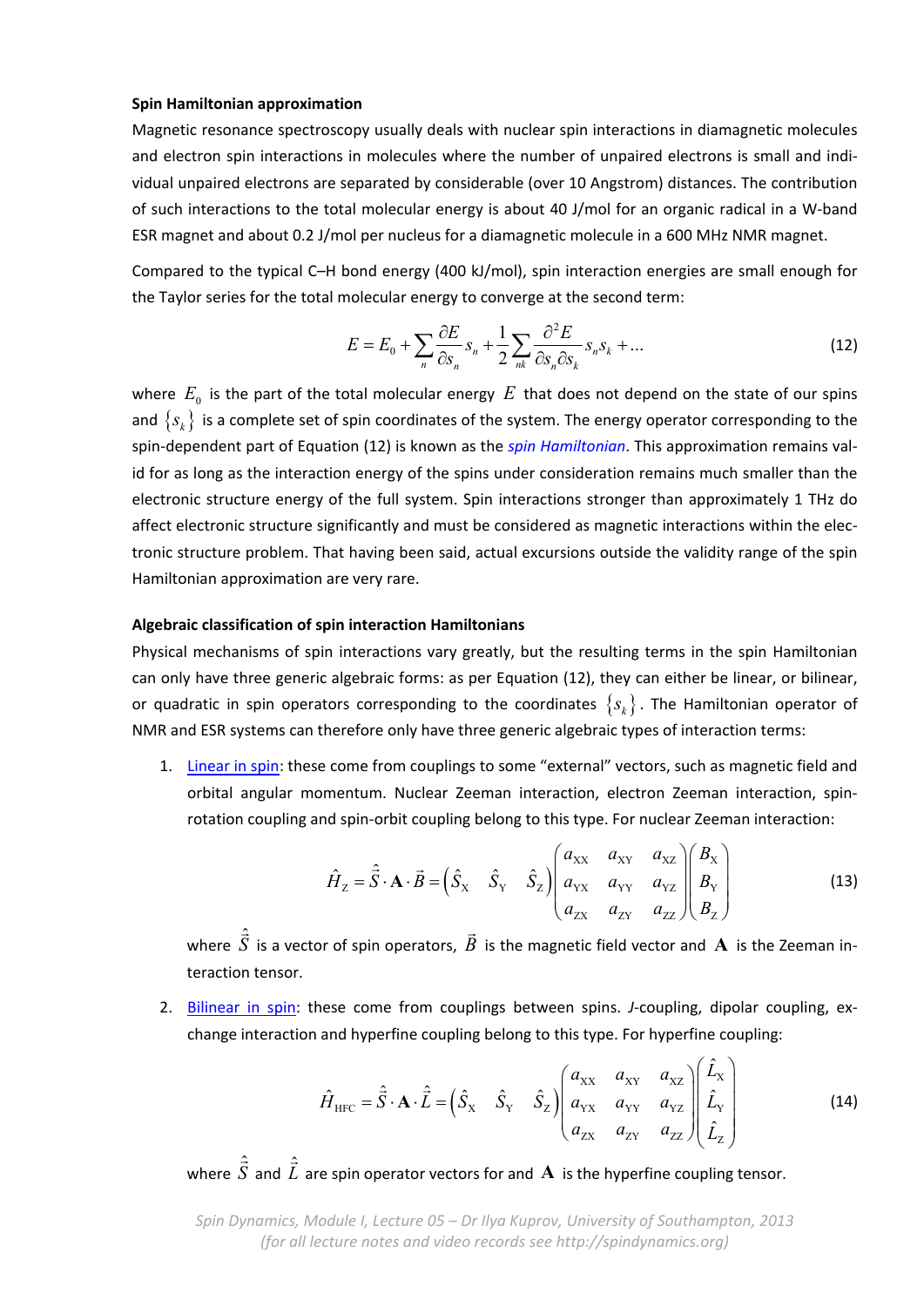3. Quadratic in spin: these are often caused indirectly by other interactions, but manifest themselves algebraically as coupling between a spin and itself. Nuclear quadrupolar interaction and electron zero-field splitting belong to this type. For nuclear quadrupolar interaction:

$$
\hat{H}_{Q} = \hat{\vec{S}} \cdot \mathbf{A} \cdot \hat{\vec{S}} = \begin{pmatrix} \hat{S}_{X} & \hat{S}_{Y} & \hat{S}_{Z} \end{pmatrix} \begin{pmatrix} a_{XX} & a_{XY} & a_{XZ} \\ a_{YX} & a_{YY} & a_{YZ} \\ a_{ZX} & a_{ZY} & a_{ZZ} \end{pmatrix} \begin{pmatrix} \hat{S}_{X} \\ \hat{S}_{Y} \\ \hat{S}_{Z} \end{pmatrix}
$$
(15)

ˆ

where <sup>ˆ</sup> *S*  $\hat{ }$ is a vector of spin operators and **A** is the quadrupolar coupling tensor.

To a good approximation, the matrix **A** is always real and symmetric, meaning that its eigenvalues are real and its eigenvectors orthogonal. Anti‐symmetric terms have been predicted for some of the interac‐ tions, but their amplitudes are negligibly small.

# **Giant spin approximation**

Situations where spin interaction energies are comparable to the electronic structure energy and the expansion given in Equation (12) is too short are encountered in high-spin transition metal complexes and single‐molecule magnets. Introduction of higher order terms into Equation (12) leads to the appear‐ ance of cubic and higher order terms in the spin Hamiltonian:

$$
\hat{H} = \sum_{l} \sum_{m=-l}^{l} b_{lm} \hat{O}_{lm} \tag{16}
$$

where  $O_{lm}$  are Stevens operators and  $b_{lm}$  are real coefficients with the dimension of energy. Stevens operators are spherical symmetry adapted polynomials of total spin operators, for example:

$$
\hat{O}_{2,-2} = -\frac{i}{2} \left( \hat{S}_+^2 - \hat{S}_-^2 \right), \qquad \hat{O}_{2,2} = \frac{1}{2} \left( \hat{S}_+^2 + \hat{S}_-^2 \right)
$$
(17)

Full tables and general expressions may be found in the literature. Equation (16) is essentially a symmetry adapted Taylor series from Equation (12). It rather infrequently yields any insight into the actual physics of the system, but as any sufficiently long Taylor series must, it fits the experimental data.

## **Building your spin Hamiltonian**

Practical calculations start with a description of the molecule (types of spins and their spin quantum numbers) and a list of interaction tensors. The following procedure may be used to generate the spin Hamiltonian matrix from that description:

1. Hand-code the Pauli matrices for the spin quantum numbers that your system contains. This simply means transcribing Equations (7) and its equivalents for higher spin if appropriate. For spin‐1/2 particles the corresponding Matlab code is:

```
% Define Pauli matrices
sigma_x=[0 1/2; 1/2 0];
signa_y=[0 -1i/2; 1i/2 0];signa_2 = [1/2 \ 0; \ 0 \ -1/2];unit=\bar{1} 0; 0 1];
```
2. Build Cartesian spin operators for each spin in the system. For the *k*‐th spin in the system, this involves computing the following Kronecker products: